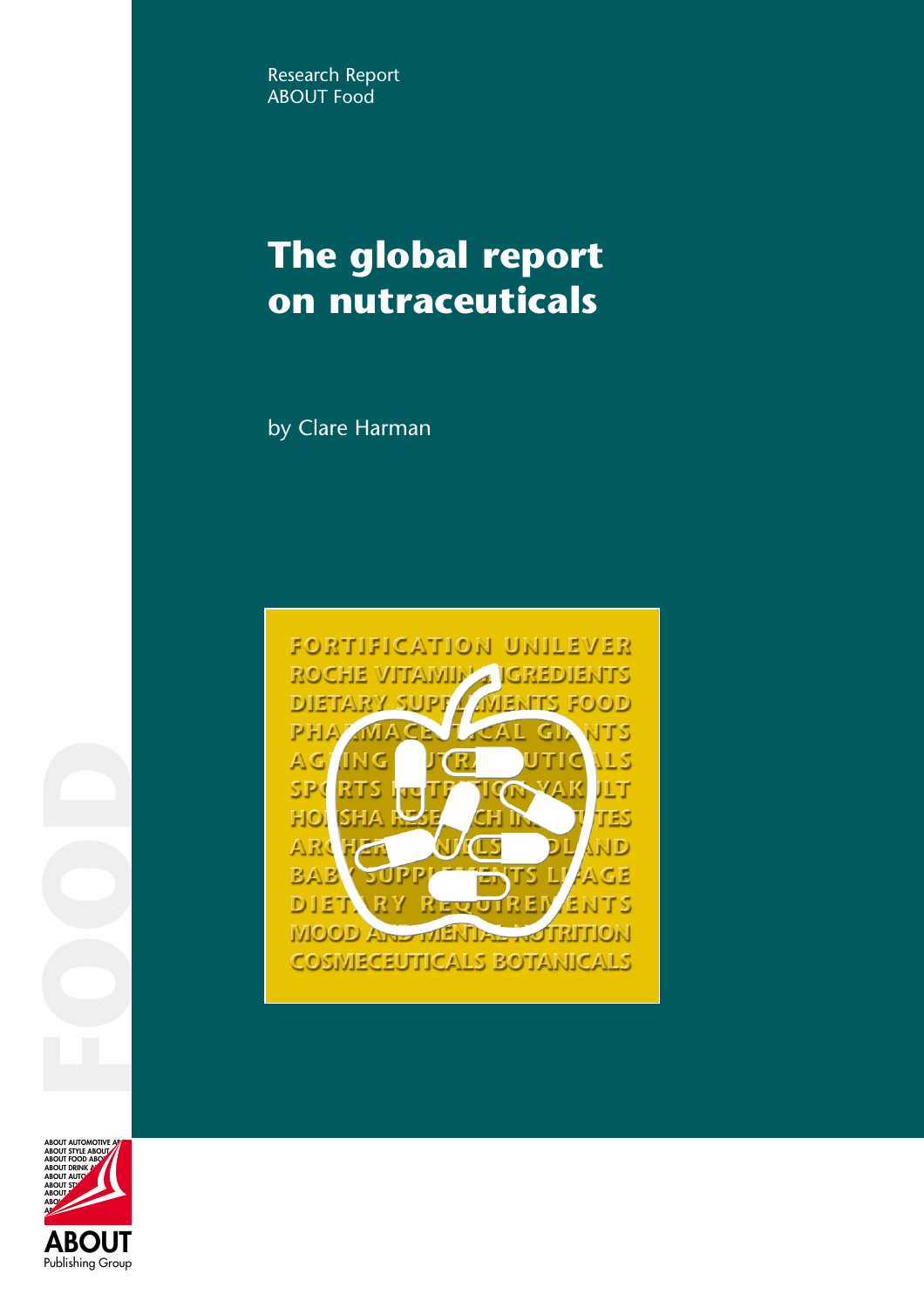#### **ABOUT Publishing Group**

21 Noel Street London W1F 8GP United Kingdom T: +44(0)20 7434 1269 F: +44(0)20 7434 1545 Email: admin@aboutpublishing-food.com

#### **Copyright**

© 2003 ABOUT Publishing Limited. All rights reserved. Neither this publication nor any part of it may be reproduced, stored in a retrieval system, or transmitted in any form or by any means, electronic, mechanical, photocopying, recording or otherwise, without the prior permission of ABOUT Publishing Limited.

The authors of ABOUT Publishing Group Research Reports are drawn from a wide range of professional and academic disciplines. All the information in the reports is verified to the best of the authors' and the publisher's ability, but neither can accept responsibility for loss arising from decisions based on these reports.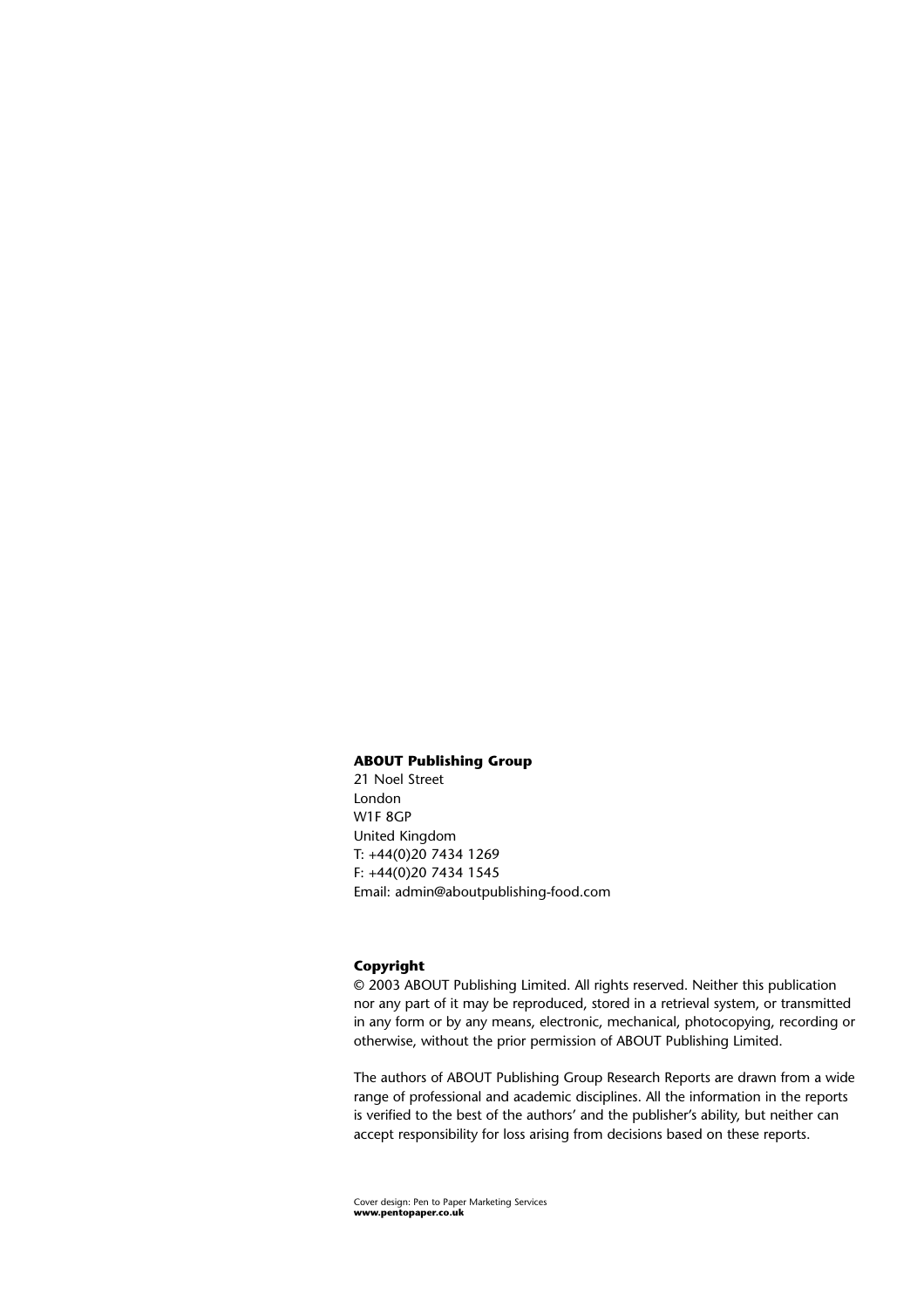# **Contents**

- iii **Executive summary**
- 1 **Chapter 1: Introduction**
- 4 **Chapter 2: The Market**
- 4 USA
- 5 Canada
- 6 Europe
- 6 UK
- 7 Asia 7 Japan
- 
- 9 **Chapter 3: Global consumer trends**
- 9 Food-as-medicine
- 10 Specific medical promises
- 12 Low and light
- 14 Lifeage
- 14 Ageing nutraceuticals
- 15 Baby supplements
- 16 General health promises
- 16 Fortification
- 17 Dietary requirements
- 18 Well being products
- 18 Sports nutrition activity based foods
- 19 Mental and mood nutrition
- 20 Cosmeceuticals

# 22 **Chapter 4: New Product Development**

- 22 Research institutes
- 23 Pharmaceutical giants
- 24 Ingredients firms
- 25 Herbal/botanical ingredients
- 26 Food giants<br>29 Strategic alli
- Strategic alliances
- 31 **Chapter 5: Legislation**
- 32 USA
- 34 Canada
- 35 Europe
- 37 Japan
- 40 **Chapter 6: Marketing and branding**
- 40 Building that brand
- 40 Who are the consumers and what do they want?
- 42 Consumer education
- 43 Retail environment
- 44 Risky business
- 44 Understanding market trends
- 45 All that glitters is not regulated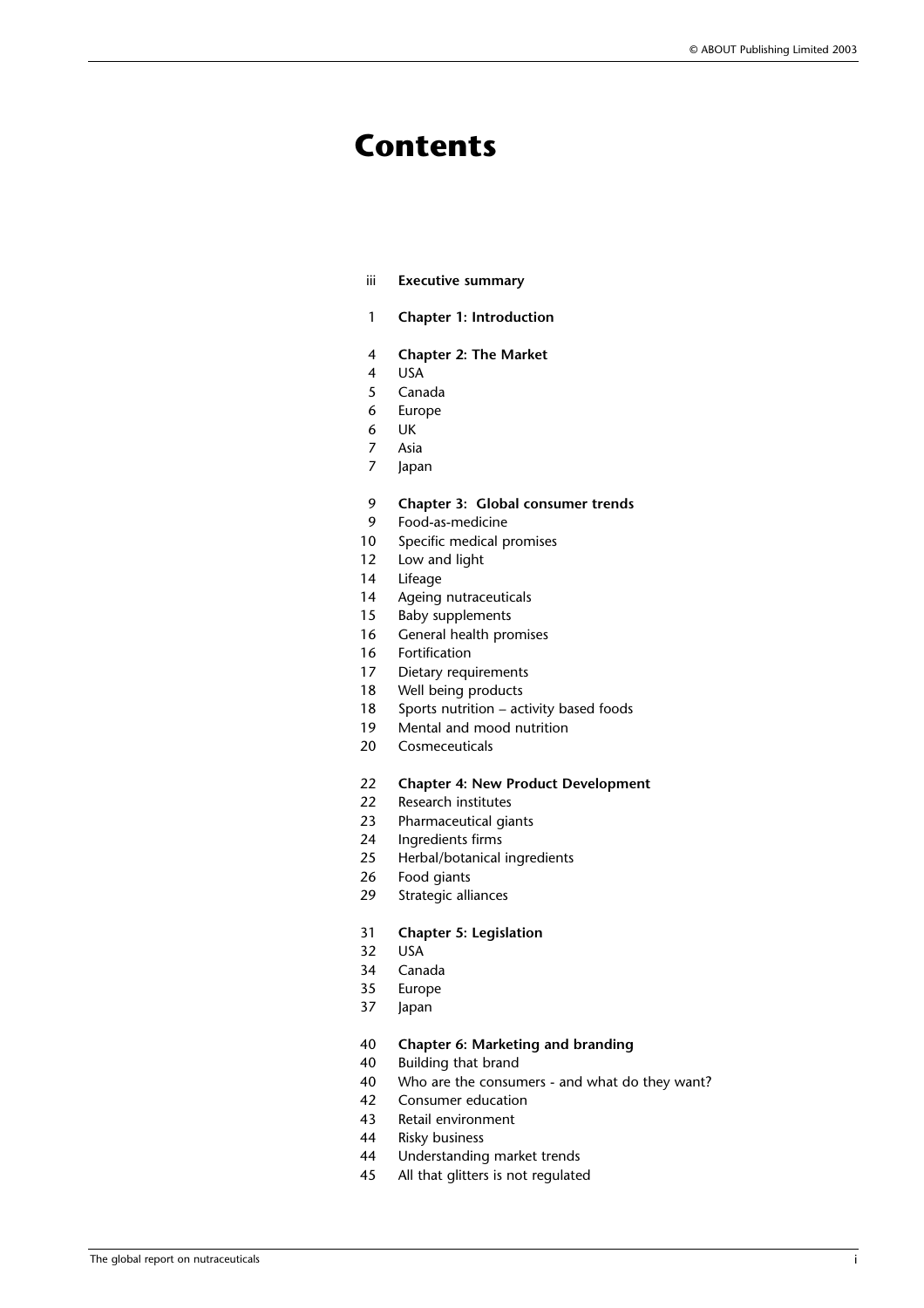- 46 Case study Raisio's Benecol
- 50 **Chapter 7: Company profiles**
- 50 Yakult Honsha
- 53 Unilever
- 56 Roche Vitamins
- 59 Archer Daniels Midland (ADM)

#### 62 **Chapter 8: Future prospects/conclusions**

- 62 Closing the gap
- 63 Naughty but nice
- 64 Riding the all-natural wave
- 64 Packaging innovation
- 65 Which companies will succeed?
- 65 Legislation
- 65 Consumer concern
- 66 Consumer education and marketing strategies
- 66 The beginning of the end?

#### **Appendices**

- Table 1: Major nutraceutical ingredients (type, ingredient key, use, commercial applications)
- Table 2: Vitamin and dietary supplement sales: US, Japan and the UK; 2001 - 2010
- Table 3: Nutraceuticals sales: Global, the US, Europe, Japan; 2001 - 2010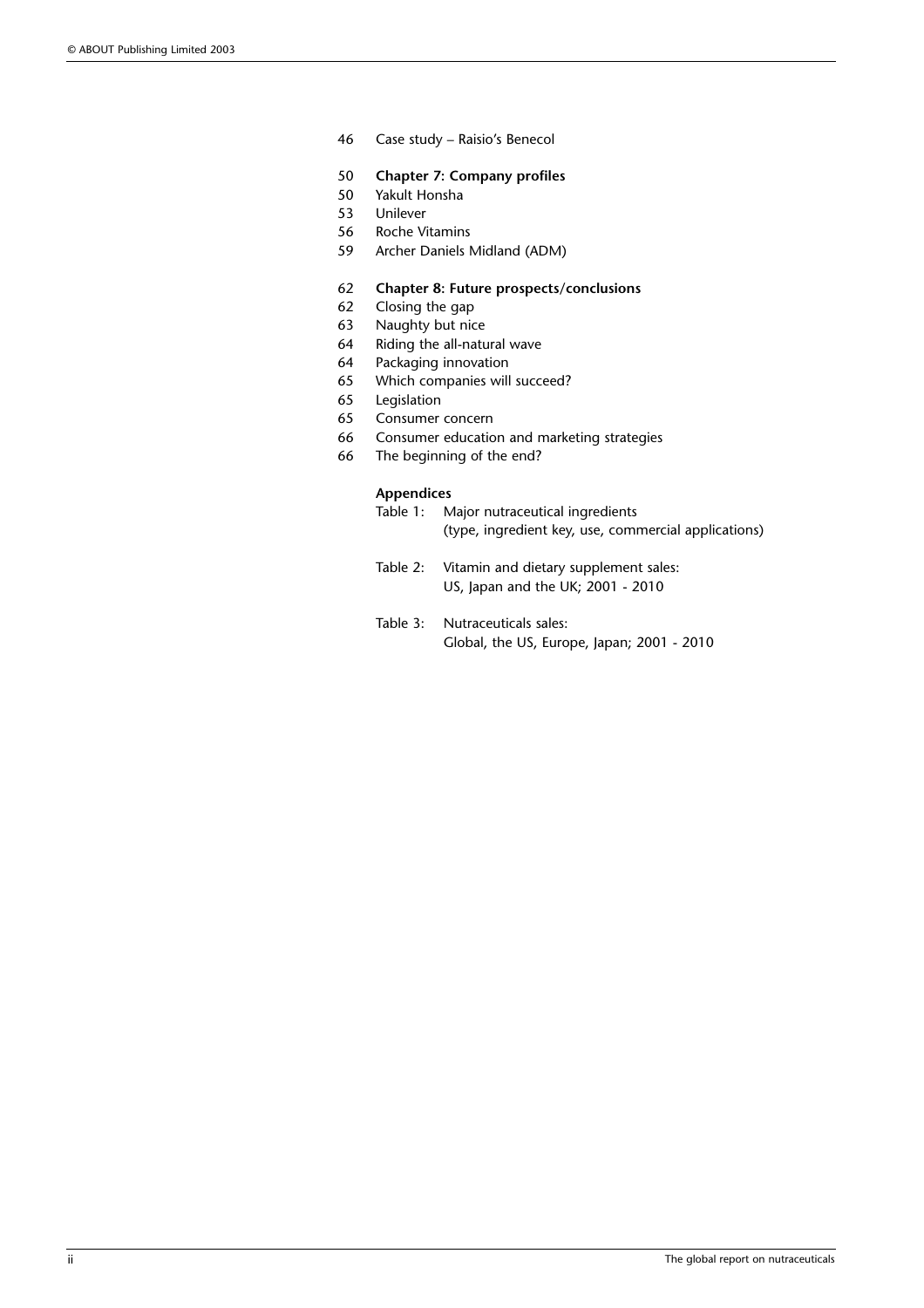#### **New product development Chapter 4**

**Government or university backed research centres are now playing a part in the research and development of nutraceuticals**

**The rapidly evolving market will prove to be of great value to both food, ingredients and pharmaceutical companies** The process of new product development (NPD) is interesting in the nutraceutical arena. With the market gathering pace, government or university backed research centres are now playing a part in the research and development of nutraceuticals. Initially, however, functional ingredients were developed by either pharmaceutical or ingredients companies, which then looked for a convenient food delivery. Herbals have enjoyed a renaissance thanks to an interest in natural nutraceuticals, boosting the role that once-unfashionable niche firms take in NPD. Small independent firms have also been generally able to carve a profitable niche in some countries, unhindered by the regulatory costs present in the traditional food industry. With slowing growth in the latter however, the growing nutraceutical market has begun to attract the interest of established food giants, seeking a high-profit share and a nutraceutical ingredient for a ready-conceived food product.

As the market matures, would-be manufacturers have a difficult task in both responding to and anticipating consumer desire and consumer trends. One of the greatest barriers to investment in NPD is the ease with which nutraceutical products can reach the market, but global regulation is changing. Capital limitations due to the costs of regulatory compliance as new laws are formulated, as well as difficulties surrounding the ability to patent new nutraceuticals, have required the creation of strategic alliances in order to continue technological advances. Thus at this stage, the relationships between pharmaceutical companies, food manufacturers and scientists are now at their most interesting and varied, and the rapidly evolving market will prove to be of great value to both food, ingredients and pharmaceutical companies over the next decade as they work together to exploit the opportunities.

#### **Research institutes**

Publicly funded national research centres, staffed by government or university scientists, are growing in importance in their identification and assessment of potential nutraceutical ingredients. Scientists at the Øresund–based Danish Centre for Advanced Food Studies reported in May 2003, for example, that certain peptides in fermented milk products have a lowering effect on blood pressure and could be used to produce drinking yoghurts to help affected people.

At the same time, researchers at the Brain Science Institute in Saitama, Japan, claimed that PQQ (pyrroloquinoline quinone) is the first vitamin to be discovered in 50 years'. PQQ was first identified in 1979 but the team has now labelled it a vitamin, and shown that mice who do not get enough of it suffer from skin problems and reduced fertility. PQQ, found in foods such as papayas, kiwis, green peppers and green tea, is not yet included widely in multivitamins but this will likely change.

The scientific endorsement of such centres is already proving an important means of convincing consumers seeking credible nutraceutical foods. It may be expected that such centres multiply when legislation demands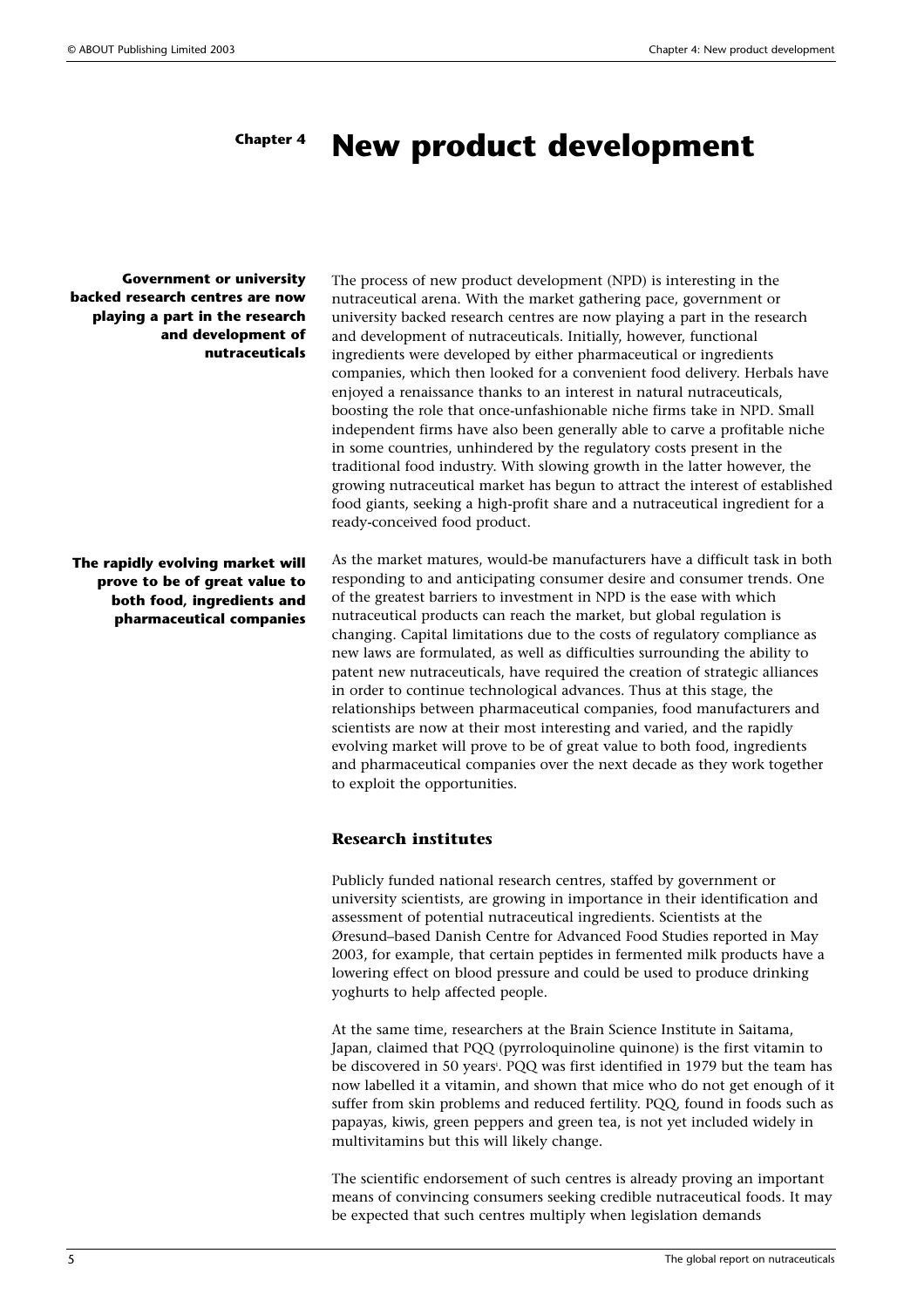#### **Legislation Chapter 5**

### **Various countries have established their own regulatory systems**

Nutraceutical manufacturers initially found a receptive regulatory environment in many countries, but as the market has matured and the range of new products increased, the legislative framework surrounding the development and marketing of nutraceuticals has also changed. Global differences in laws regulating the sale of manufactured herbal products, as well as nutritional claims on processed products, have had a major impact on the way manufacturers, even those with established supply chains and large budgets, participate in international trade.

In theory, the Codex Alimentarius nutrition standardsi apply to the global market and facilitate international trade in harmonising regulatory procedures and permissible claims. In practice, however, a consensus at Codex about the reduction of disease risk claims, scientific substantiation and a risk-based approach to setting guidelines for the safe upper limits (SULs) of dietary supplements has not been reached, and various countries have established their own regulatory systems. In some cases these vary radically, fostering differing domestic nutraceutical industries.

US manufacturers are enjoying an increasingly permissive regulatory environment, but north of the border, Canadian companies have had to campaign for legal recognition. The European Commission (EC) is currently facing the enormous challenge of bringing order to the plethora of different laws (or lack of them) in the various EU states, and is encountering a fair amount of resistance to proposals for strict regulation. Many governments are meanwhile urged to correlate the success of the Japanese legislative framework. Through the FOSHU (Food for Specific Health Use) category, established in 1991, Japan controls the most regulated functional foods market in the world.

Many manufacturers are resisting moves to formalise the scientific claims made on the products' labels, fearing that the cost of regulatory compliance will force them out of business. Indeed, it is likely that smaller firms without the benefit of deep coffers will strive to cope with the rising costs, but it remains the case that the key barrier to market entry is the lack of well-defined intellectual property rights. The lack of patents makes product management critical: the functional food world is fast moving and competitors can reach the shelves with copies of your product within weeks.

In such a rapidly growing market, some manufacturers have been tempted to develop products in haste, releasing them with quickly conceived health claims. Consequently, ill-disciplined manufacturers have put confidence in the market at risk. Many consumers have experienced disappointment when the product failed to live up to expectations, or safety scares rock confidence due to sub-standard nutraceutical products or over-zealous product formulations that carry the threat of toxicity. Increased strict-yet-fair regulation should encourage manufacturers to devise long-term market strategies, and convince consumers of the legitimacy of product claims. This will protect the sustainable development of the market as a whole.

**US manufacturers are enjoying an increasingly permissive regulatory environment**

**Increased regulation should encourage manufacturers to devise long-term market strategies**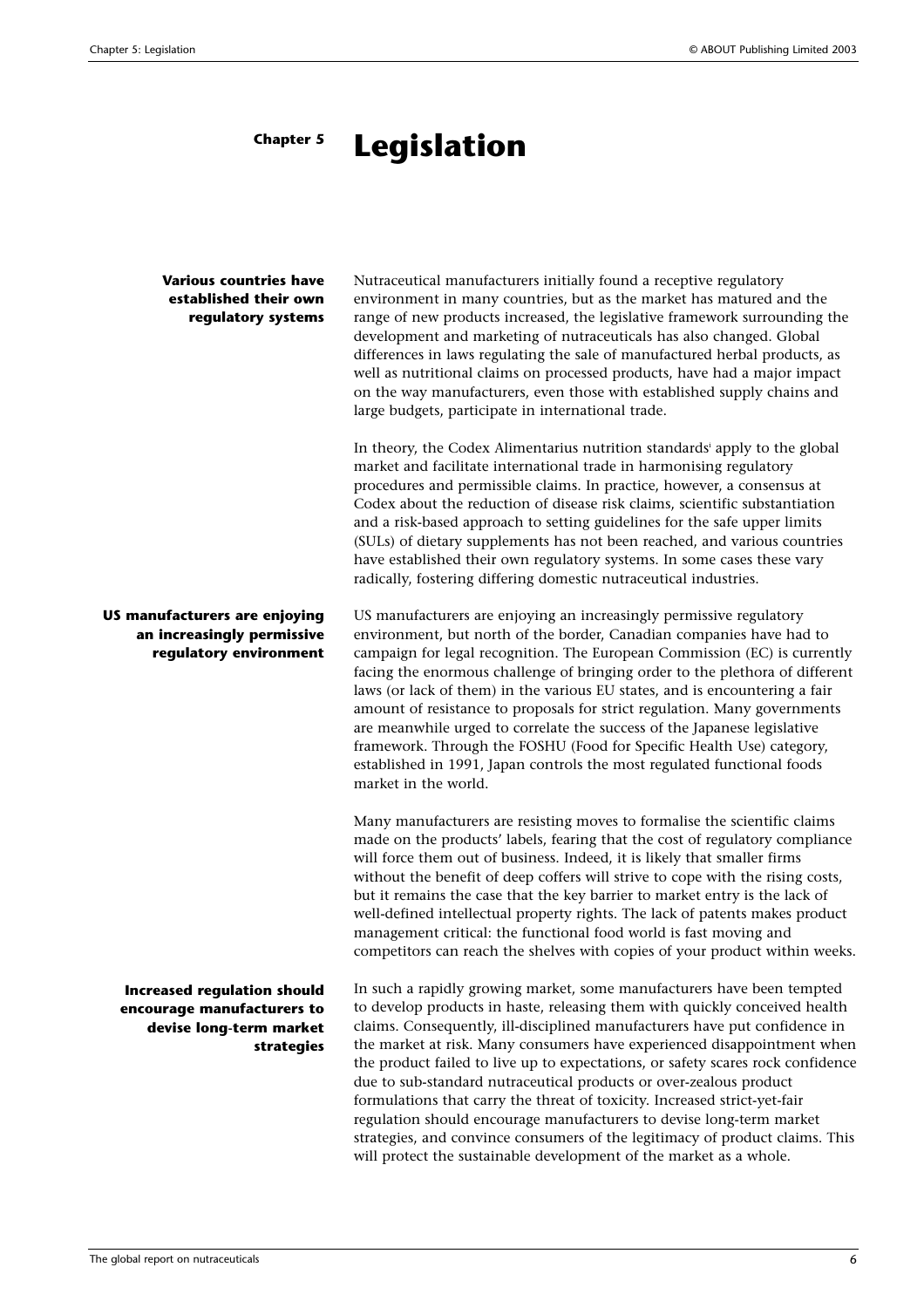#### **Marketing and branding Chapter 6**

#### **Companies must be prepared to invest in educating consumers before they can expect to sell to them**

**Brand building is now essential to ensure consumer trust as well as interest**

**Formulating brand-building strategies can prove more complicated than developing the products themselves** For such a mature market in terms of sales, it seems surprising that companies are only just realising there is more to selling nutraceuticals than adding a new label to an enriched version of an existing product; brands must be built. Consumer sophistication is growing and while opportunities for shelf space in mainstream retailers are increasing, so too is the threat that a competitor will be hot on your heels, releasing a similar product within weeks. Also, many countries employ widely differing approaches to nutraceutical labelling regulation, making the creation of global marketing strategies difficult<sup>i</sup>. In order to survive, it is imperative that manufacturers re-evaluate their marketing strategies to take account of brand development, product authentication and consumer education.

In some ways, being such a young market in terms of years, there is a reasonably level playing field. Dynamic new product development that creates, as well as responds to, consumer desire may come from independent companies as well as those with the financial backing of a multinational food behemoth. To some extent it is a question of tactics, flexibility and a strong clear message rather than muscle to ensure future viability and profitability. Companies must be prepared to invest in educating consumers before they can expect to sell to them, and be innovative in changing the point-of-sale environment.

Competition is intensifying with growing sales however, spurring massive increases in media spend (which increased on average by  $45\%$  in 1999<sup>ii</sup>): marketing is an increasingly risky business. And it is not just moving with the market trends that will guarantee success; companies must also steer through waves of consumer scepticism as media reports highlight supplement safety scares and herbals inefficacy. Brand building is now essential to ensure consumer trust as well as interest.

#### **Building that brand**

## **Who are the consumers – and what do they want?**

Formulating brand-building strategies can prove more complicated than developing the products themselves, requiring an understanding of the complex motivations that go into nutraceutical purchasing choices. Targeting consumers can be an inexact science due to the wide variety of factors that prompt nutraceutical purchases. Responding to the trends of food as medicine and general wellness, for example, is a wide range of consumer groups, and what they want is a complex mix determined by generation, medical, social and financial considerations.

Identifying your specific consumer is the first and most important step. It is not possible to distil census data and find an average consumer of nutraceuticals. Most fundamentally, should you be addressing ill consumers or consumers of healthy foods? Perhaps the only common denominator behind every purchase is the demand for what Linda Gilbert, CEO of HealthFocus, has identified as a sense of 'entitlement'. Healthy or not,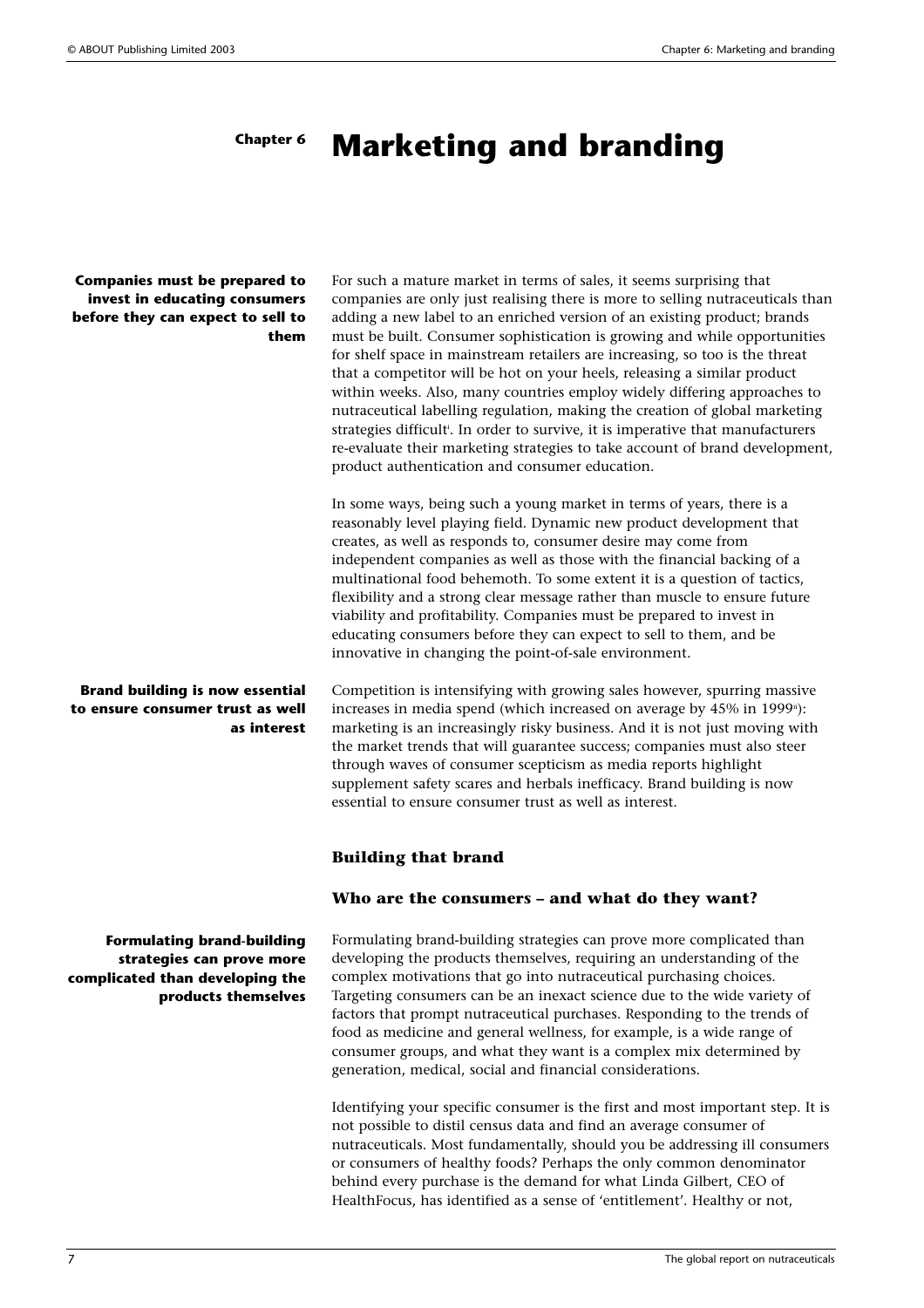#### **Company profiles Chapter 7**

To list all of the companies that are engaged in developing, producing and marketing functional food products and nutraceuticals would be very much like creating a 'who's who' encyclopaedia of the food manufacturing world. As the market expands, and the term nutraceutical offers a grab-bag for all nutritious foods, it is difficult to find a manufacturer who will admit that their products are not contenders for the consumers' holy grail; a food with a healthy advantage.

In this broad, eclectic and ever-growing category, the companies that once produced niche products and now control global brands, such as Yakult Honsha, rub shoulders with the food generalist giants such as Groupe Danone, Unilever, Kraft Foods, PepsiCo, Nestlé and General Mills. Meanwhile, established pharmaceutical players such as Roche Vitamins are learning the value of staying ahead of the pack, while agribusiness ingredients giants such as Archer Daniels Midland (ADM) have realised that building a branded nutraceutical product requires much more than mere functionality.

### **THE NICHE NUTRACEUTICAL FIRM - Yakult Honsha**

Yakult is a product that has often been attributed with having created the functional food category and familiarised consumers with the importance of gastrointestinal health. Launched at a similar time to the soy-oligosaccharide drink Calpis, it has introduced the scientific notion of pro-biotics to a wide audience and dominated a global market for nutraceutical dairy products. In recent years it has pioneered the trend for 'good for you' convenience in the dairy sector and, being sold in premium price, single-serve bottles, has reinvigorated a dairy category that has traditionally been used to low prices and margins.

Dr Minoru Shirota, a medical microbiologist at Imperial Kyoto University, first created and distributed the fermented milk drink in Japan in 1935. For the next 20 years, Yakult was sold through his clinic and small franchises, until Yakult Honsha was established in 1955, with Dr Shirota as president. In the same year, Dr Shirota also established the Yakult Central Institute for Microbiological Research in Tokyo, which, with over 200 scientists, has since developed a wide range of other healthy foods, pharmaceuticals and skin-care products, adding increased scientific credibility to the fermented skimmed milk drink.

Yakult is available widely in supermarkets as well as health food stores and independent retailers, adding to its bid to be included as part of a normal diet. In Japan, distribution is also via a network of around 54,000 'Yakult Ladies', who, like Avon ladies, deliver Yakult products direct to the consumer at home or in the workplace. Such network marketing is designed to convince those Generation  $X^i$  consumers to make the product part of their daily regime, allowing peers and relatives to spread the word. Yakult is building a brand that represents a lifestyle choice before it addresses a specific medical condition.

**Yakult has reinvigorated a dairy category that has traditionally been used to low prices and margins** 

**Network marketing is designed to convince those consumers to make the product part of their daily regime**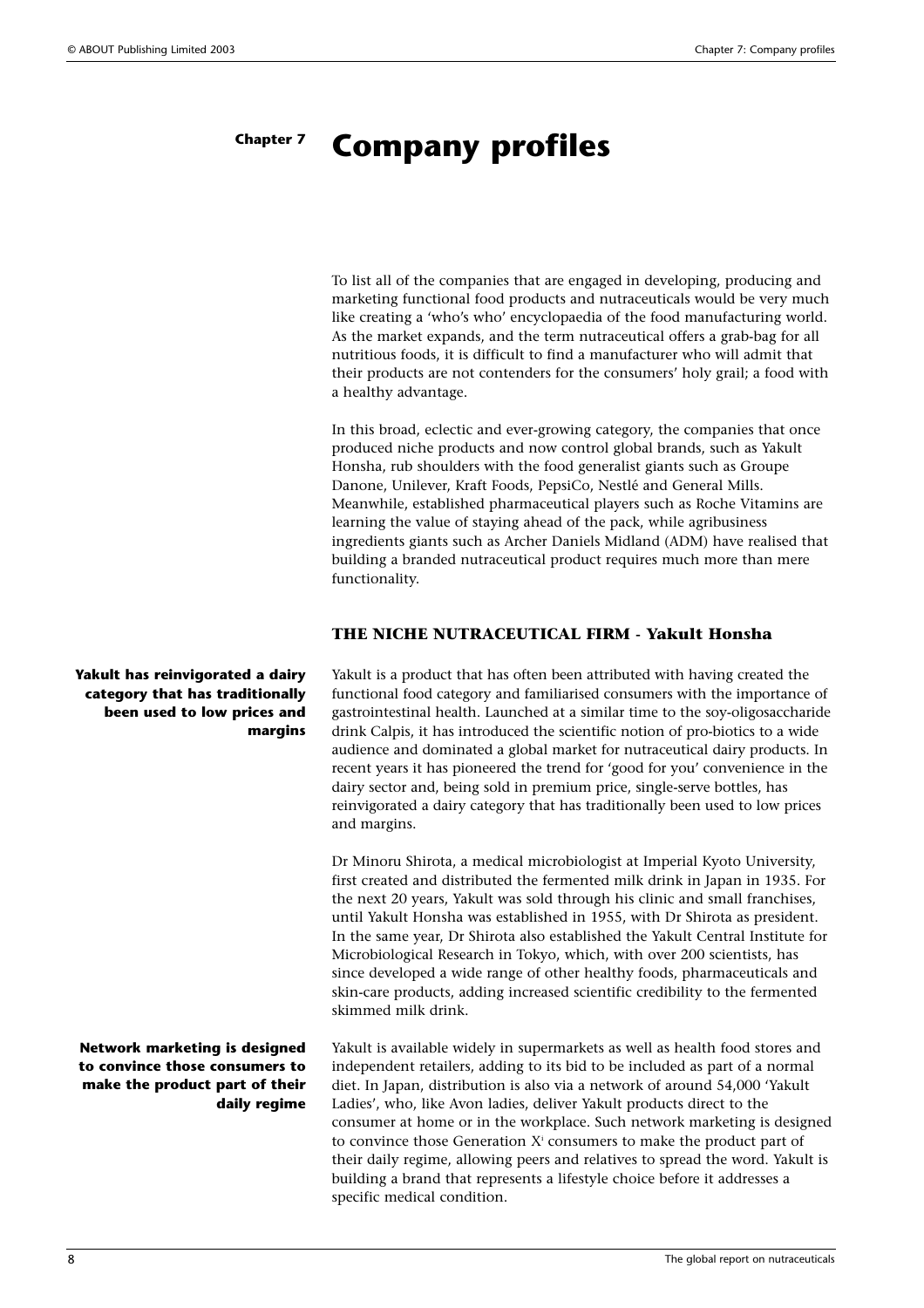# **Table 1: Major nutraceutical ingredients**

| Type of ingredient                                                    | Ingredient key                                               |                                                                                                                  | Use                                                                                                                                                                                                                                                                                                                                                                                              | <b>Commercial application?</b>                                                                                                                                                                                                                                                                                                     |
|-----------------------------------------------------------------------|--------------------------------------------------------------|------------------------------------------------------------------------------------------------------------------|--------------------------------------------------------------------------------------------------------------------------------------------------------------------------------------------------------------------------------------------------------------------------------------------------------------------------------------------------------------------------------------------------|------------------------------------------------------------------------------------------------------------------------------------------------------------------------------------------------------------------------------------------------------------------------------------------------------------------------------------|
| Antioxidants                                                          | Including:<br>• Vitamins A,C,E<br>• Folic acid<br>• Lycopene |                                                                                                                  | • Protection from cancer, heart<br>disease and neural tube defects.<br>• Lycopene may help male<br>infertility.                                                                                                                                                                                                                                                                                  | Supplementation.                                                                                                                                                                                                                                                                                                                   |
| Nutritional lipids and<br>oils/polyunsaturated<br>fatty acids (pufas) | Omega-3 fatty<br>acids                                       | Eicosapentanoic<br>acid (EPA)                                                                                    | • Healthier heart and circulation.<br>• Fights depression.<br>• Fights inflammatory diseases.<br>• Aids brain and eye function.<br>• Helps maintain normal blood<br>pressure and control<br>cholesterol.<br>• Found primarily in cold-water<br>fish. ETA is found in Green<br>Lipped Muscles.                                                                                                    | • Fortification, supplements (esp.<br>dairy).<br>• Omega Protein Corp markets<br>heart-healthy fish oil containing<br>Omega-3 fatty acids for use in<br>mainstream consumer foods.<br>• OmegaTech launched DHA<br>Gold Circle Farm Eggs (1996).<br>• Good for pregnant women,<br>used synergistically with folic<br>acid in bread. |
|                                                                       |                                                              | Docosahexaenoic<br>Acid (DHA)                                                                                    |                                                                                                                                                                                                                                                                                                                                                                                                  |                                                                                                                                                                                                                                                                                                                                    |
|                                                                       |                                                              | Eicosatetraenoic<br>Acid (ETA)                                                                                   |                                                                                                                                                                                                                                                                                                                                                                                                  |                                                                                                                                                                                                                                                                                                                                    |
|                                                                       |                                                              | Alpha-linolenic acid<br>(ALA)                                                                                    | An Omega-3 fatty acid not found<br>in fish, but primarily in dark green<br>leafy vegetables, flaxseed oils, and<br>certain vegetable oils. The body's<br>enzymes convert ALA to EPA.<br>Protects against heart and vessel<br>disease, lowers cholesterol and<br>triglyceride levels.                                                                                                             | Fortification and supplements.                                                                                                                                                                                                                                                                                                     |
|                                                                       | Omega-6 fatty<br>acids                                       | Gamma linolenic<br>acid (GLA)                                                                                    | Body converts linoleic acid to GLA<br>then to hormone-like substance<br>called prostaglandin.<br>• Aids rheumatoid arthritis, PMS,<br>endometriosis, and fibrocystic<br>breasts;<br>• Controls eczema and psoriasis;<br>• Clears acne and rosacea; and<br>• Prevents/improves diabetic<br>neuropathy.<br>Omega-6 fatty acids are found in<br>grains, most plant-based oils,<br>poultry and eggs. | Fortification and supplements.<br>Standard treatment for<br>premenstrual symptoms.                                                                                                                                                                                                                                                 |
|                                                                       |                                                              | Conjugated linoleic<br>acid (CLA)                                                                                | Antioxidant found in beef and<br>dairy. Aids weight control, positive<br>effect on LDL cholesterol.                                                                                                                                                                                                                                                                                              | Supplements.                                                                                                                                                                                                                                                                                                                       |
|                                                                       |                                                              | Linoleic acid (LA)                                                                                               | As GLA above.                                                                                                                                                                                                                                                                                                                                                                                    | Fortification and supplements.                                                                                                                                                                                                                                                                                                     |
|                                                                       |                                                              | Arachidonic acid<br>(ARA)                                                                                        | Reduces risk of coronary heart<br>disease.                                                                                                                                                                                                                                                                                                                                                       | Fortification - baby formula.                                                                                                                                                                                                                                                                                                      |
|                                                                       | Omega-9 fatty<br>acids                                       | Oleic acid                                                                                                       | Main fatty acid in olive oil;<br>significantly reduces LDL<br>cholesterol.                                                                                                                                                                                                                                                                                                                       |                                                                                                                                                                                                                                                                                                                                    |
| Phytochemicals/<br>Phytonutritionals                                  | Carotenoids                                                  | Lycopene                                                                                                         | Lycopene may cure degenerative<br>diseases and slow the ageing<br>process, and ensure prostate health.<br>Certain carotenoids, such as those<br>found in dark green leafy<br>vegetables, may decrease the risk of<br>developing advanced or exudative<br>AMD, the most visually disabling<br>form of macular degeneration in<br>old people.                                                      | Highlight presence in foods such<br>as tomatoes.                                                                                                                                                                                                                                                                                   |
|                                                                       |                                                              | <b>Betacarotene</b>                                                                                              |                                                                                                                                                                                                                                                                                                                                                                                                  |                                                                                                                                                                                                                                                                                                                                    |
|                                                                       |                                                              | Lutein                                                                                                           |                                                                                                                                                                                                                                                                                                                                                                                                  |                                                                                                                                                                                                                                                                                                                                    |
|                                                                       | Polyphenols                                                  | (Bio) flavanoids,<br>e.g. Anthocyanins,<br>proanthocyanins<br>(tannins),<br>isoflavones,<br>catechins, quercetin | • Reduces cancer, cardiovascular<br>disease, and osteoporosis;<br>• Antioxidant;<br>• Antibacterial;<br>• Antiviral;<br>Anti-inflammatory; and<br>• Anti-allergenic.                                                                                                                                                                                                                             | Highlight presence in a wide<br>variety of foods, including green<br>and black tea, wine, soy, cocoa,<br>nuts, seeds and whole grain<br>cereals.                                                                                                                                                                                   |